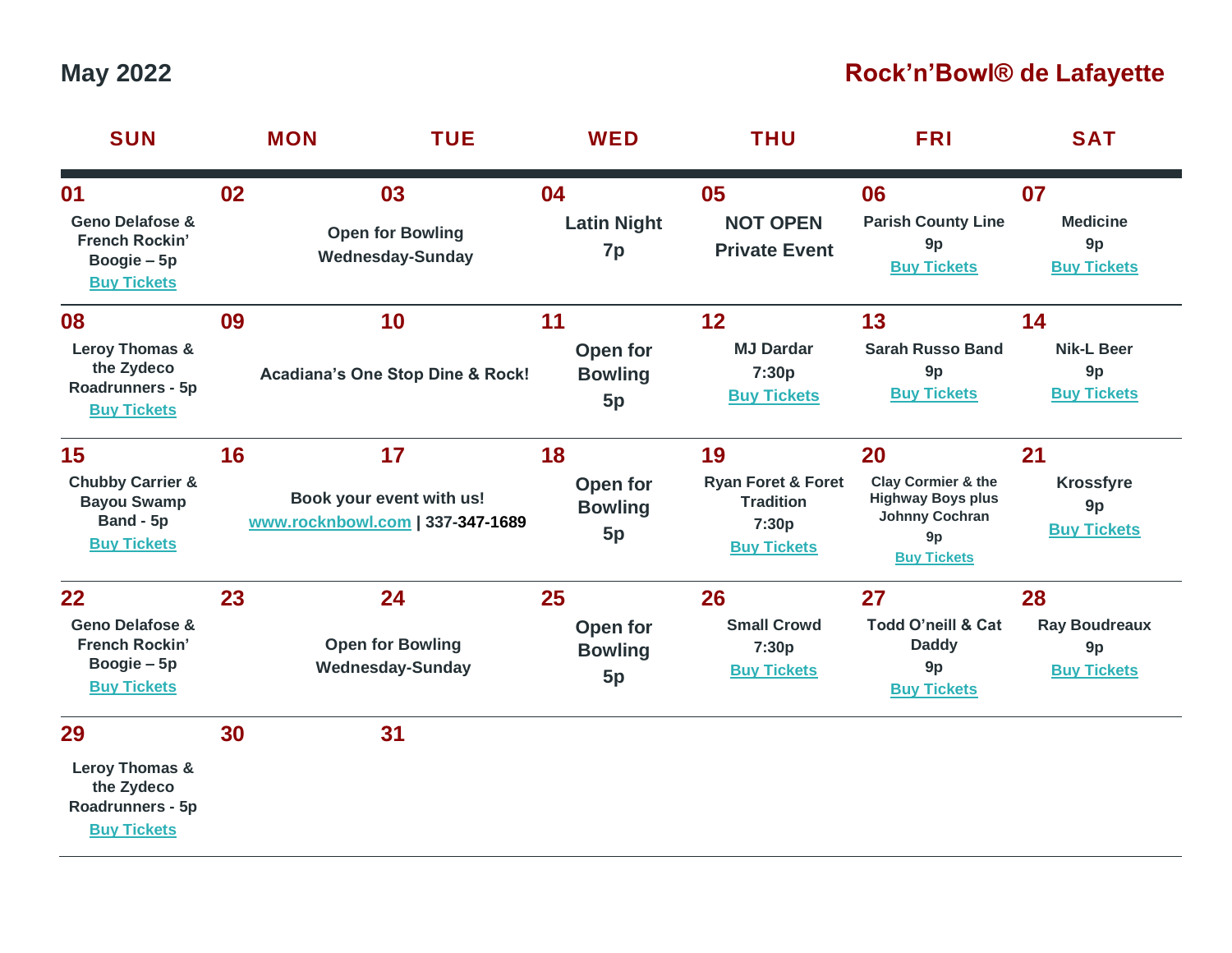## **June 2022 Rock'n'Bowl® de Lafayette**

| <b>SUN</b>                                                                                   | <b>MON</b> | <b>TUE</b> | <b>WED</b>                             | <b>THU</b>                                                                             | <b>FRI</b>                                                                  | <b>SAT</b>                                                                  |
|----------------------------------------------------------------------------------------------|------------|------------|----------------------------------------|----------------------------------------------------------------------------------------|-----------------------------------------------------------------------------|-----------------------------------------------------------------------------|
|                                                                                              |            |            | 01                                     | 02                                                                                     | 03                                                                          | 04                                                                          |
|                                                                                              |            |            | Open for<br><b>Bowling</b><br>5p       |                                                                                        | The Rouge Krewe<br>9p<br><b>Buy Tickets</b>                                 | <b>Side Show</b><br>9p<br><b>Buy Tickets</b>                                |
| 05<br><b>Chubby Carrier &amp;</b><br><b>Bayou Swamp</b><br>$Band - 5p$<br><b>Buy Tickets</b> | 06         | 07         | 08<br>Open for<br><b>Bowling</b><br>5p | 09<br><b>Layne Allen</b><br>7:30p<br><b>Buy Tickets</b>                                | 10<br><b>The Mixed Nuts</b><br>9p<br><b>Buy Tickets</b>                     | 11<br><b>The Chee Weez</b><br>9:30p<br><b>Buy Tickets</b>                   |
| 12                                                                                           | 13         | 14         | 15<br>Open for<br><b>Bowling</b><br>5p | 16<br><b>Ryan Foret &amp; Foret</b><br><b>Tradition</b><br>7:30p<br><b>Buy Tickets</b> | 17<br><b>The Good Dudes</b><br>plus Yacht Sea -<br>9p<br><b>Buy Tickets</b> | 18<br><b>Dustin Sonnier &amp;</b><br>the Wanted<br>9p<br><b>Buy Tickets</b> |
| 19                                                                                           | 20         | 21         | 22<br>Open for<br><b>Bowling</b><br>5p | 23<br><b>Colby Latiolais &amp;</b><br><b>Ambush</b><br>7:30p<br><b>Buy Tickets</b>     | 24<br><b>The Molly</b><br><b>Ringwalds</b><br>9:30p<br><b>Buy Tickets</b>   | 25<br><b>Louisiana Red</b><br>9p<br><b>Buy Tickets</b>                      |
| 26                                                                                           | 27         | 28         | 29                                     | 30                                                                                     |                                                                             |                                                                             |
| <b>Concert for a Cure</b><br>2p<br><b>Buy Tickets</b>                                        |            |            | Open for<br><b>Bowling</b><br>5p       | <b>Swampland Revival</b><br>7:30p<br><b>Buy Tickets</b>                                |                                                                             |                                                                             |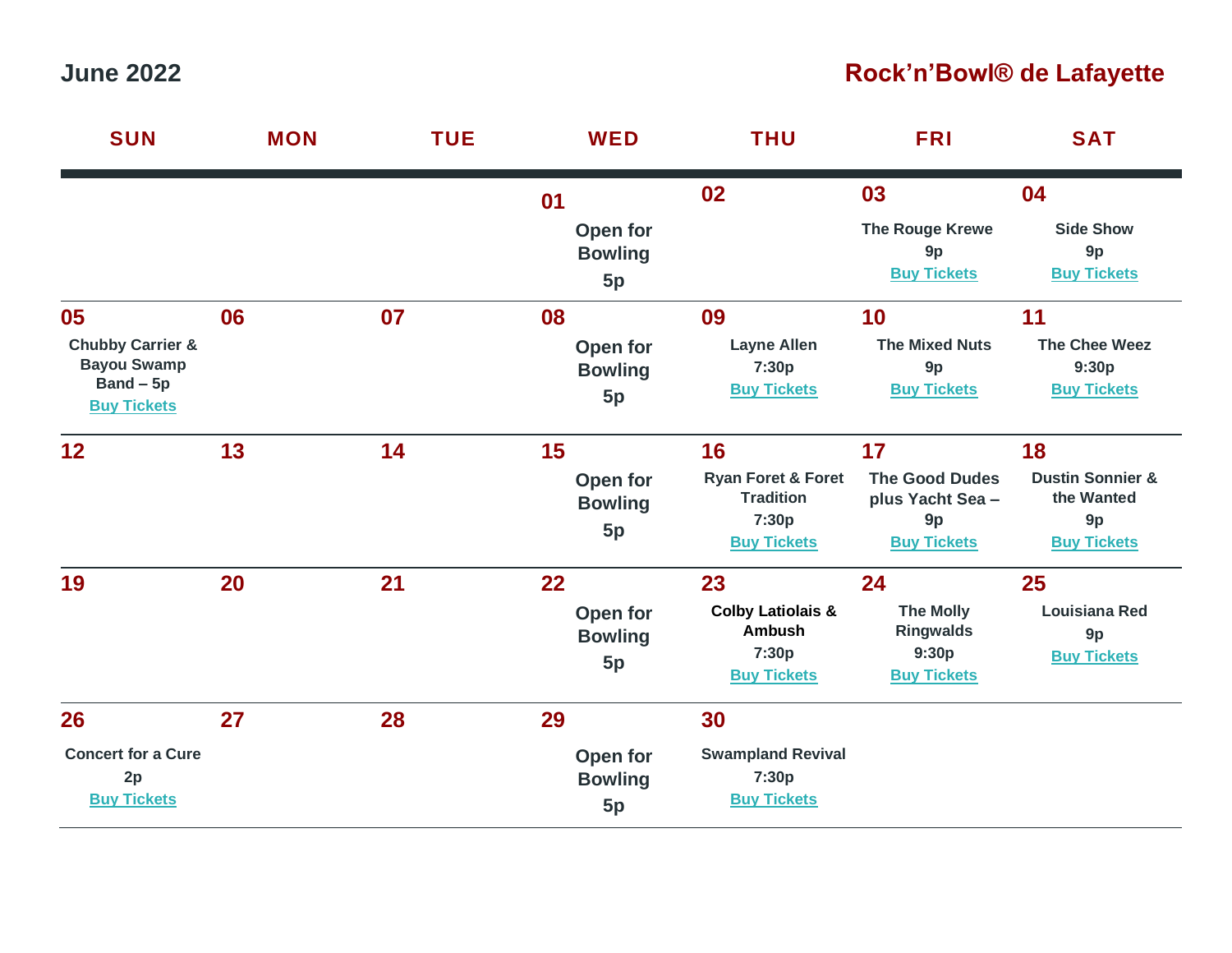## **July 2022 Rock'n'Bowl® Lafayette**

| <b>SUN</b>                                                                                     | <b>MON</b> | <b>TUE</b> | <b>WED</b> | <b>THU</b>                                                                             | <b>FRI</b>                                                                                             | <b>SAT</b>                                                                                  |
|------------------------------------------------------------------------------------------------|------------|------------|------------|----------------------------------------------------------------------------------------|--------------------------------------------------------------------------------------------------------|---------------------------------------------------------------------------------------------|
|                                                                                                |            |            |            |                                                                                        | 01                                                                                                     | 02                                                                                          |
|                                                                                                |            |            |            |                                                                                        | <b>Three Thirty</b><br>Seven - 9p<br><b>Buy Tickets</b>                                                |                                                                                             |
| 03<br><b>Geno Delafose &amp;</b><br>French Rockin'<br>Boogie - 5p<br><b>Buy Tickets</b>        | 04         | 05         | 06         | 07                                                                                     | 08<br><b>Bag of Donuts</b><br>9p<br><b>Buy Tickets</b>                                                 | 09                                                                                          |
| 10<br><b>Rusty Metoyer &amp;</b><br><b>Zydeco Krush</b><br>5p<br><b>Purchase Tickets</b>       | 11         | 12         | 13         | 14<br><b>Medicine</b><br>7:30p<br><b>Buy Tickets</b>                                   | 15<br><b>Clay Cormier &amp; the</b><br><b>Highway Boys</b><br>w/Chase Tyler - 9p<br><b>Buy Tickets</b> | 16<br><b>Krossfyre</b><br>9p<br><b>Buy Tickets</b>                                          |
| 17<br><b>Geno Delafose &amp;</b><br><b>French Rockin'</b><br>Boogie – 5p<br><b>Buy Tickets</b> | 18         | 19         | 20         | 21<br><b>Ryan Foret &amp; Foret</b><br><b>Tradition</b><br>7:30p<br><b>Buy Tickets</b> | 22<br><b>Souled Out</b><br>9p<br><b>Buy Tickets</b>                                                    | 23<br><b>Shotgun Lillie</b><br>9p<br><b>Buy Tickets</b>                                     |
| 24<br><b>Rusty Metoyer &amp;</b><br>Zydeco Krush<br>5p<br><b>Purchase Tickets</b>              | 25         | 26         | 27         | 28                                                                                     | 29<br><b>The Rouge Krewe</b><br>9p<br><b>Buy Tickets</b>                                               | 30<br><b>Rock Show NOLA</b><br>presents: A Tribute<br>to Journey - 9p<br><b>Buy Tickets</b> |

**31 Geno Delafose & French Rockin' Boogie – 5p [Buy Tickets](https://www.rocknbowl.com/events/geno-delafose-french-rockin-boogie-7-31-22)**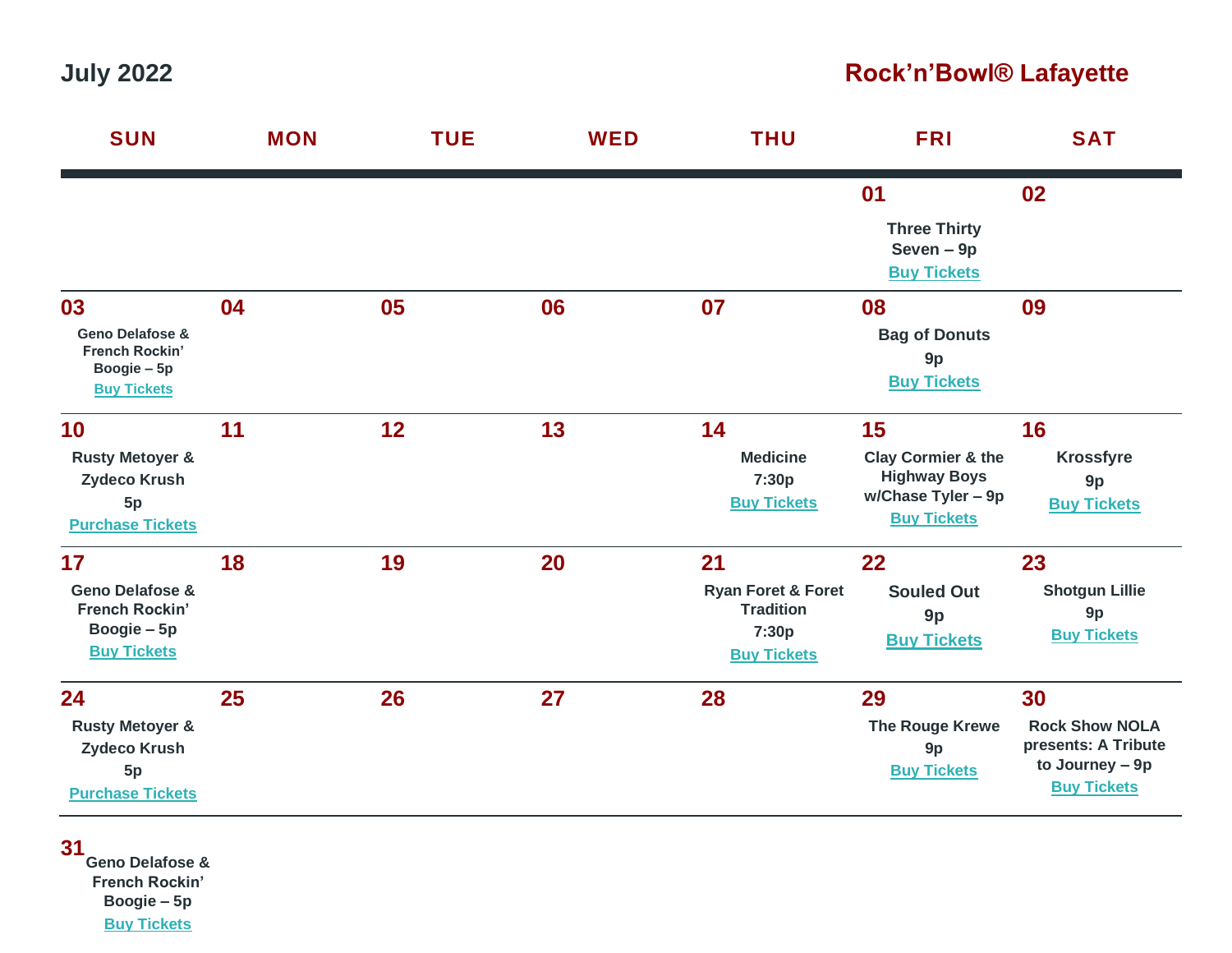# **August 2022 Rock'n'Bowl® Lafayette**

| <b>SUN</b> | <b>MON</b> | <b>TUE</b> | <b>WED</b> | <b>THU</b> | <b>FRI</b>                                                                   | <b>SAT</b>                                     |
|------------|------------|------------|------------|------------|------------------------------------------------------------------------------|------------------------------------------------|
|            | 01         | 02         | 03         | 04         | 05                                                                           | 06                                             |
|            |            |            |            |            | <b>Dustin Sonnier &amp;</b><br>the Wanted - 9p<br><b>Buy Tickets</b>         | <b>Nik-L Beer</b><br>9p<br><b>Buy Tickets</b>  |
| 07         | 08         | 09         | 10         | 11         | 12                                                                           | 13                                             |
| 14         | 15         | 16         | 17         | 18         | 19                                                                           | 20                                             |
|            |            |            |            |            | The Eagles vs<br><b>Fleetwood Mac</b><br>9p<br><b>Buy Tickets</b>            | The Rouge Krewe<br>9p<br><b>Buy Tickets</b>    |
| 21         | 22         | 23         | 24         | <b>25</b>  | 26<br><b>Billy vs Elton:</b><br><b>A Tribute</b><br>9p<br><b>Buy Tickets</b> | 27<br><b>LVVRS</b><br>9p<br><b>Buy Tickets</b> |
| 28         | 29         | 30         | 31         |            |                                                                              |                                                |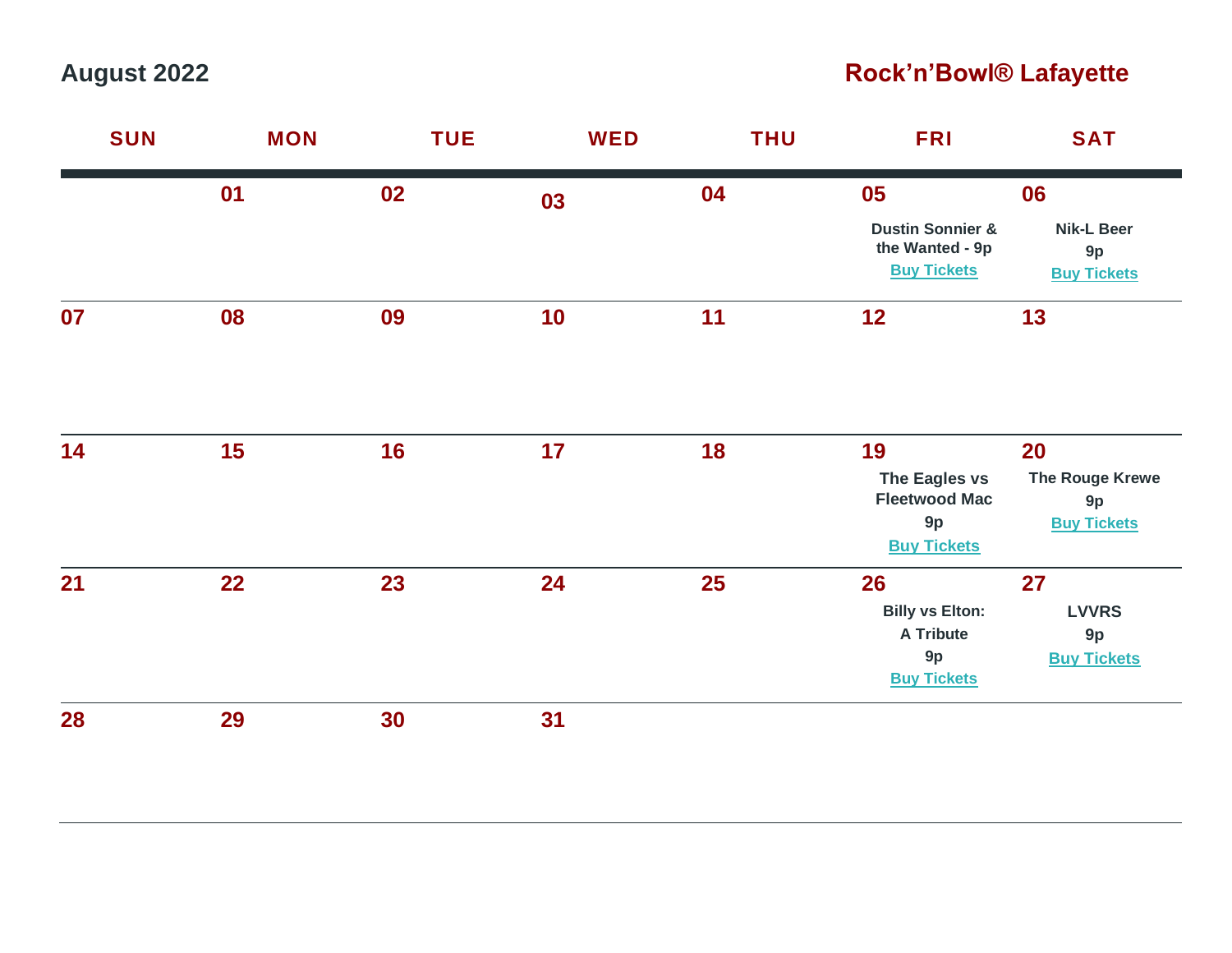# **September 2022 Rock'n'Bowl® Lafayette**

| <b>SUN</b> | <b>MON</b> | <b>TUE</b> | <b>WED</b> | <b>THU</b> | <b>FRI</b>            | <b>SAT</b>                        |
|------------|------------|------------|------------|------------|-----------------------|-----------------------------------|
|            |            |            |            | 01         | 02                    | 03                                |
|            |            |            |            |            |                       | <b>GTO Party Band</b><br>9:00p    |
|            |            |            |            |            |                       | <b>Buy Tickets</b>                |
| 04         | 05         | 06         | 07         | 08         | 09                    | 10                                |
|            |            |            |            |            | <b>The Good Dudes</b> | <b>Marc Broussard</b>             |
|            |            |            |            |            | 9:00p                 | 9:00p                             |
|            |            |            |            |            | <b>Buy Tickets</b>    | <b>Tickets Announced</b><br>Soon! |
| 11         | 12         | 13         | 14         | 15         | 16                    | 17                                |
|            |            |            |            |            | <b>Neutral Snap</b>   | <b>The Chee Weez</b>              |
|            |            |            |            |            | 9:00p                 | 9:30p                             |
|            |            |            |            |            | <b>Buy Tickets</b>    | <b>Buy Tickets</b>                |
| 18         | 19         | <b>20</b>  | 21         | 22         | 23                    | 24                                |
|            |            |            |            |            | <b>Sugar Shaker</b>   | <b>Nik-L Beer</b>                 |
|            |            |            |            |            | 9p                    | 9p                                |
|            |            |            |            |            | <b>Buy Tickets</b>    | <b>Buy Tickets</b>                |
| 25         | 26         | 27         | 28         | 29         | 30                    |                                   |
|            |            |            |            |            | <b>Bag of Donuts</b>  |                                   |
|            |            |            |            |            | 9p                    |                                   |
|            |            |            |            |            | <b>Buy Tickets</b>    |                                   |
|            |            |            |            |            |                       |                                   |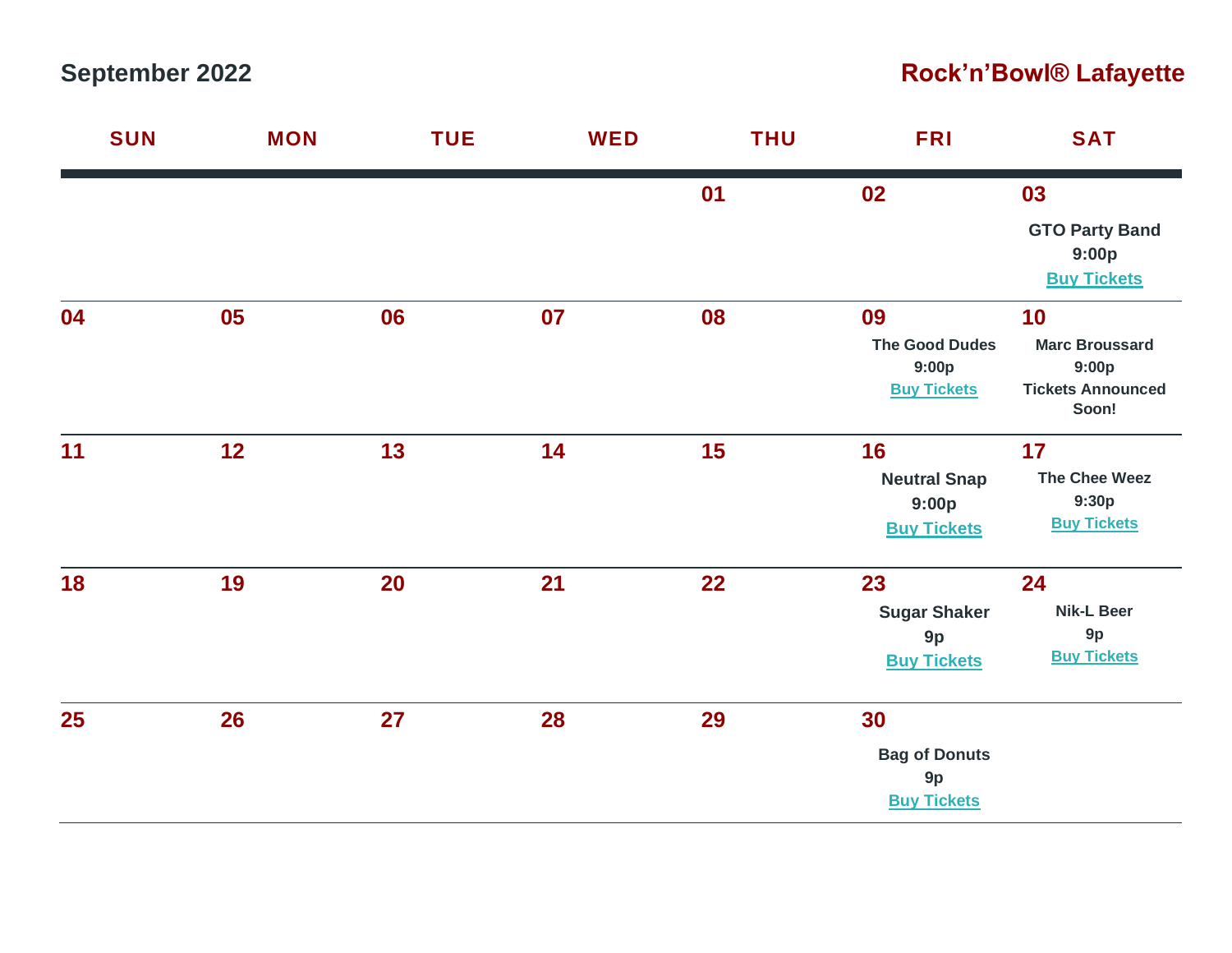**October 2022 Rock'n'Bowl® Lafayette**

| <b>SUN</b> | <b>MON</b> | <b>TUE</b> | <b>WED</b> | <b>THU</b> | <b>FRI</b>                                              | <b>SAT</b>                                                                                                |
|------------|------------|------------|------------|------------|---------------------------------------------------------|-----------------------------------------------------------------------------------------------------------|
|            |            |            |            |            |                                                         | 01<br><b>Shotgun Lillie</b><br>9p<br><b>Buy Tickets</b>                                                   |
| 02         | 03         | 04         | 05         | 06         | 07<br><b>The Mixed Nuts</b><br>9p<br><b>Buy Tickets</b> | 08<br><b>Big Announcement</b><br><b>Coming Soon!</b>                                                      |
| 09         | 10         | 11         | 12         | 13         | 14<br>Louisiana<br>Leroux - 9p<br><b>Buy Tickets</b>    | 15<br><b>Krossfyre</b><br>9p<br><b>Buy Tickets</b>                                                        |
| 16         | 17         | 18         | 19         | 20         | 21                                                      | 22                                                                                                        |
| 23         | 24         | 25         | 26         | 27         | 28<br>The Rouge Krewe<br>9p<br><b>Buy Tickets</b>       | 29<br><b>Clay Cormier &amp; the</b><br><b>Highway Boys plus</b><br>Jared Layne - 9p<br><b>Buy Tickets</b> |

**30 31**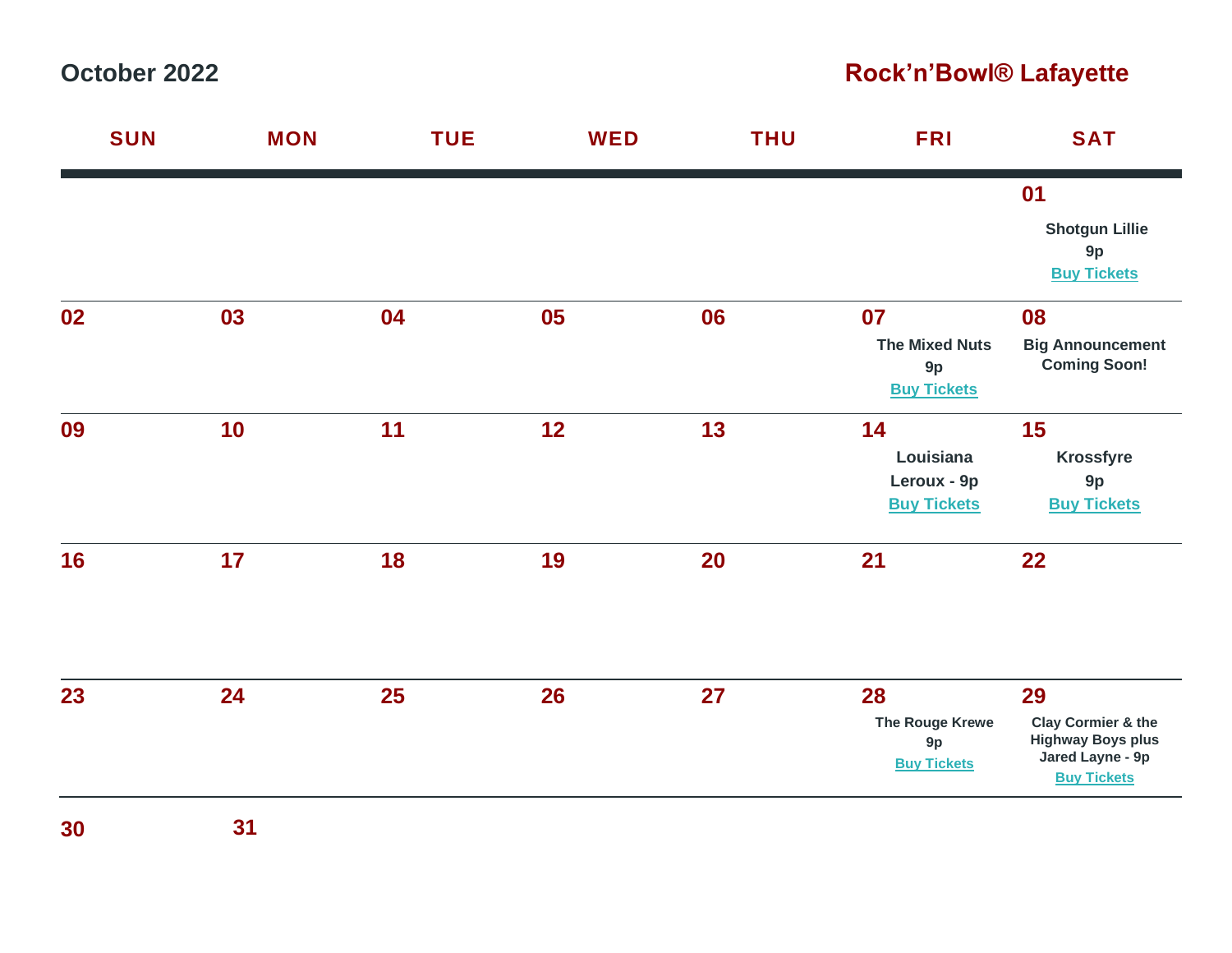#### **November 2022 Rock'n'Bowl® Lafayette**

| <b>SUN</b> | <b>MON</b> | <b>TUE</b> | <b>WED</b> | <b>THU</b> | <b>FRI</b>                                                                   | <b>SAT</b>                                                                 |
|------------|------------|------------|------------|------------|------------------------------------------------------------------------------|----------------------------------------------------------------------------|
|            |            | 01         | 02         | 03         | 04                                                                           | 05<br><b>Dustin Sonnier &amp;</b><br>the Wanted - 9p<br><b>Buy Tickets</b> |
| 06         | 07         | 08         | 09         | 10         | 11<br><b>Louisiana Red</b><br>9p<br><b>Buy Tickets</b>                       | 12<br><b>Nik-L Beer</b><br>9p<br><b>Buy Tickets</b>                        |
| 13         | 14         | 15         | 16         | 17         | 18<br>Rock'n'Roll Over:<br><b>A KISS Tribute</b><br>9p<br><b>Buy Tickets</b> | 19                                                                         |
| 20         | 21         | 22         | 23         | 24         | 25<br><b>The Good Dudes</b><br>9:00p<br><b>Buy Tickets</b>                   | 26<br><b>The Chee Weez</b><br>9:30p<br><b>Buy Tickets</b>                  |
| 27         | 28         | 29         | 30         |            |                                                                              |                                                                            |